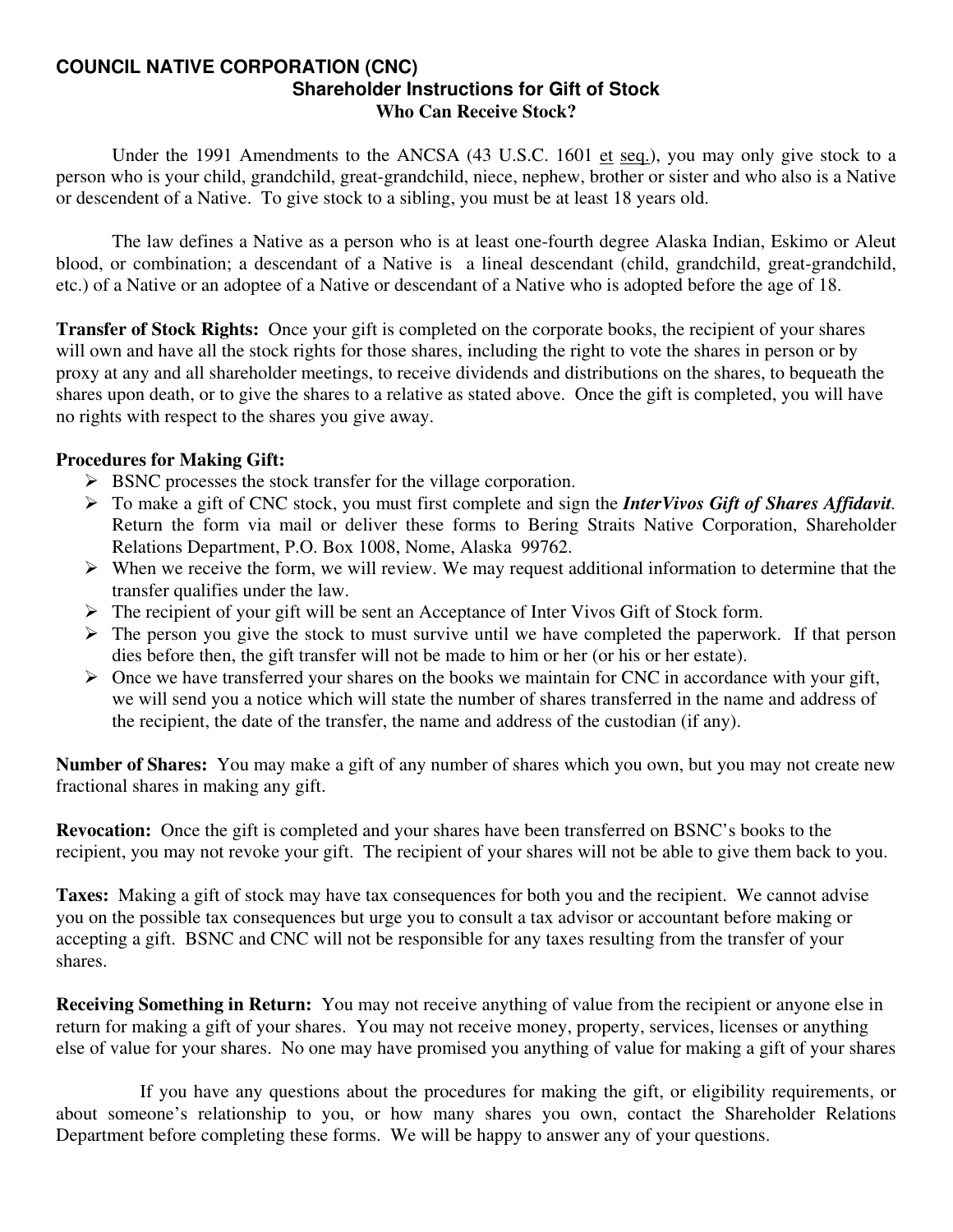# **COUNCIL NATIVE CORPORATION (CNC)**

## **Inter Vivos Gift of Shares Affidavit**

I, \_\_\_\_\_\_\_\_\_\_\_\_\_\_\_\_\_\_\_\_\_\_, being first duly sworn, depose and say:

| Full Name:                       |                         | <b>Enrollment Number:</b> |        |
|----------------------------------|-------------------------|---------------------------|--------|
| Date of Birth:                   | Social Security Number: |                           |        |
| <b>Complete Mailing Address:</b> |                         |                           |        |
| City:                            | State:                  | Zip Code:                 | Phone: |

> I own shares of Council Native Corporation and am 18 years or older.

- $\triangleright$  I understand that under the Alaska Native Claims Settlement Act, as amended (43 U.S.C. 1601 et. seq.) I may only gift shares to my child, grandchild, great-grandchild, niece, nephew, brother, or sister who is related to me by blood or adoption and who is also a Native or descendent of a Native.
- ¾ **I am responsible for providing the appropriate documentation proving family relationship**.
- $\triangleright$  I understand that if any taxes are owed as a result of this gift, BSNC and CNC will not be responsible for its payment.
- $\triangleright$  Neither myself nor any other person has received anything of value nor have I or any other person been promised anything of value in return for transferring my shares.
- $\triangleright$  It is my intent and desire to irrevocably transfer all rights and incidents of ownership of the gifted shares to the recipient and to irrevocably vest in the recipient all such rights of ownership. I understand I will no longer receive dividends or distributions for these shares.
- ¾ I understand that once this gift is completed on the stock records of BSNC and CNC I will not be able to revoke or reverse it and that the recipient will not be able to give the gifted shares back to me.

I wish to make a gift of my Council Native Corporation (CNC) shares to the recipient(s) listed below and I understand that I cannot create new fractional shares in making a gift.

|                      | Recipients Name: 1988                                                                                                                                                                                                          |                  |  |
|----------------------|--------------------------------------------------------------------------------------------------------------------------------------------------------------------------------------------------------------------------------|------------------|--|
|                      | Age: Social Security Number: Degree of Native Blood ________ %                                                                                                                                                                 |                  |  |
|                      | Mailing Address: New York 2014 19:30 and 2014 19:30 and 2014 19:30 and 2014 19:30 and 2014 19:30 and 2014 19:30 and 2014 19:30 and 2014 19:30 and 2014 19:30 and 2014 19:30 and 2014 19:30 and 2014 19:30 and 2014 19:30 and 2 |                  |  |
|                      |                                                                                                                                                                                                                                | *Custodian Name: |  |
| *Custodian's Address |                                                                                                                                                                                                                                |                  |  |
|                      | Number of CNC Village Shares to be gifted:                                                                                                                                                                                     |                  |  |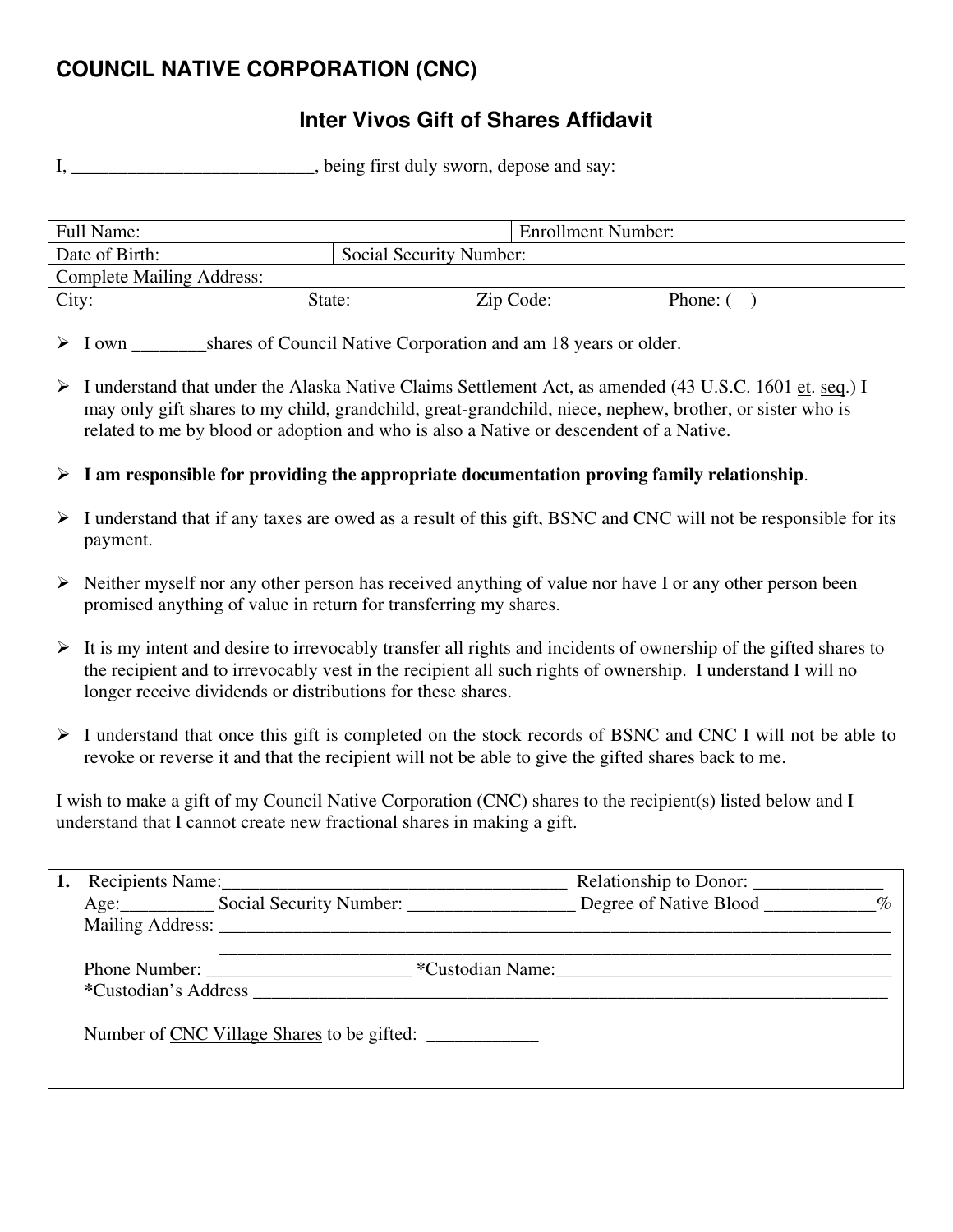|  | the control of the control of the control of the control of the control of |  |
|--|----------------------------------------------------------------------------|--|
|  |                                                                            |  |
|  |                                                                            |  |
|  | Number of CNC Village Shares to be gifted:                                 |  |
|  |                                                                            |  |
|  |                                                                            |  |
|  |                                                                            |  |
|  |                                                                            |  |
|  |                                                                            |  |
|  |                                                                            |  |
|  | Number of CNC Village Shares to be gifted:                                 |  |
|  |                                                                            |  |
|  |                                                                            |  |
|  |                                                                            |  |
|  |                                                                            |  |
|  |                                                                            |  |
|  |                                                                            |  |
|  | Number of CNC Village Shares to be gifted:                                 |  |

### \***If recipient is a minor, list the name and address of the designated custodian.**

I have read and understand the information contained in this affidavit, the information I have provided is true and accurate, I am 18 years of age or older, and that in completing and signing these forms, I am acting freely, voluntarily and without any undue pressure, influence or duress.

| Dated: Signed Contains Signed Contains and Signed Contains a series of the series of the Signed Contains and Signed Contains a series of the series of the series of the series of the series of the series of the series of t | (Shareholder's full name) |
|--------------------------------------------------------------------------------------------------------------------------------------------------------------------------------------------------------------------------------|---------------------------|
|                                                                                                                                                                                                                                |                           |
|                                                                                                                                                                                                                                |                           |
|                                                                                                                                                                                                                                |                           |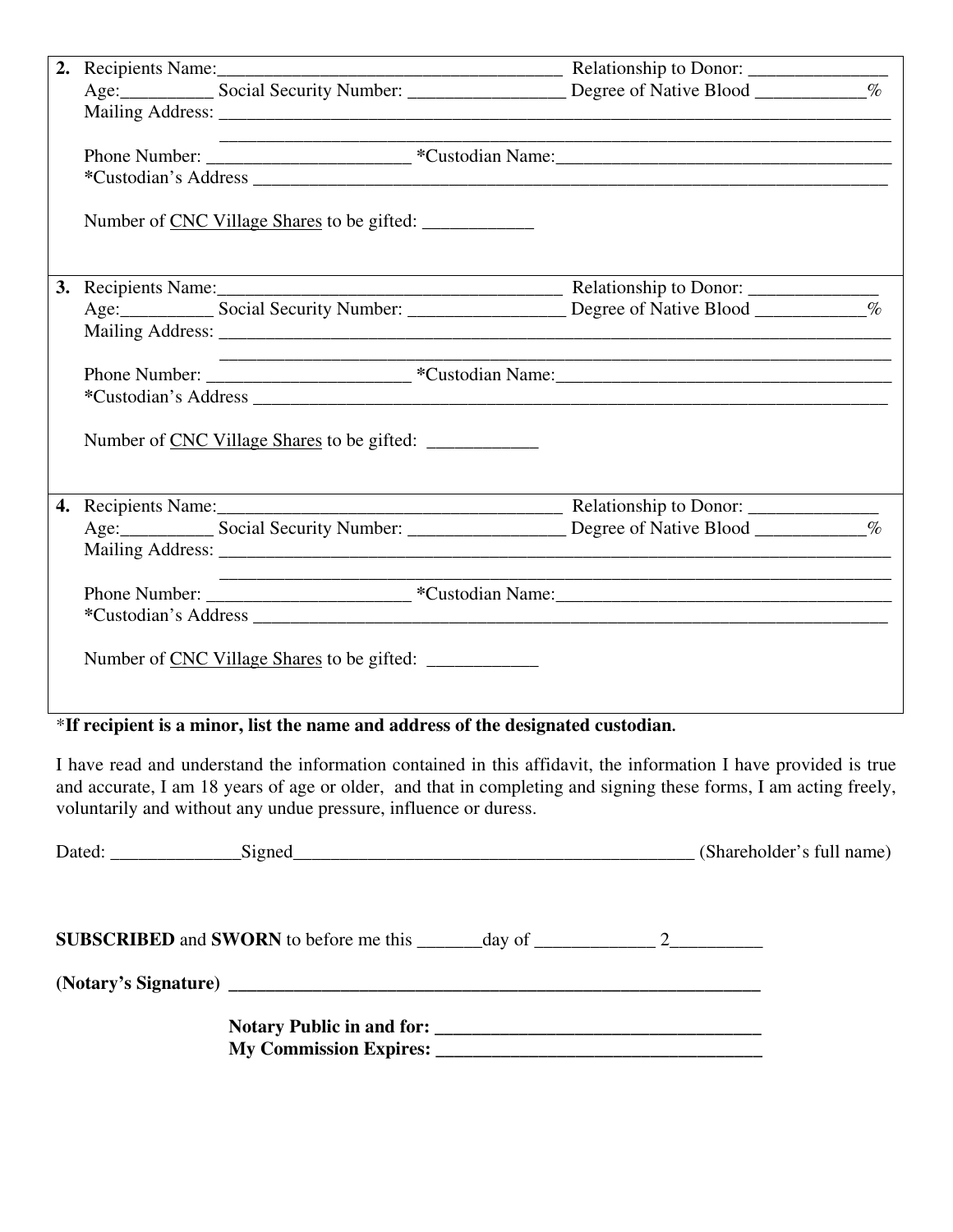## **COUNCIL NATIVE CORPORATION (CNC)**

### **Acceptance of Inter Vivos Gift of Stock Age of Majority (18 yrs or older)**

I, \_\_\_\_\_\_\_\_\_\_\_\_\_\_\_, being first duly sworn, depose and say:

I understand that I will receive \_\_\_\_\_\_share(s) of Stock in Council Native Corporation as a gift from \_\_\_\_\_\_\_\_\_\_\_\_\_\_\_\_\_\_\_\_\_\_\_\_\_\_\_\_\_\_who is my\_\_\_\_\_\_\_\_\_\_\_\_\_\_\_\_\_\_\_\_\_ (family relationship).

| My Name:                                                                                                     | Social Security Number: |                                    |  |
|--------------------------------------------------------------------------------------------------------------|-------------------------|------------------------------------|--|
| Date of Birth:                                                                                               | Gender:                 | Percentage Degree of Native Blood: |  |
| <b>Complete Mailing Address:</b>                                                                             |                         |                                    |  |
| I am already a shareholder of BSNC:<br>[NO]<br>[YES]                                                         |                         |                                    |  |
| [NO] I am not a shareholder in <b>another</b> Regional or Village Corporation                                |                         |                                    |  |
| [YES] I am a shareholder in another Regional or Village Corporation, if yes, list name(s) of corporation(s): |                         |                                    |  |
|                                                                                                              |                         |                                    |  |

- ¾ I am a Native or descendant of a Native as defined in the Alaska Native Claims Settlement Act, as amended.
- $\triangleright$  I have not given nor have I promised to give the Donor or any other person anything of value in return for the Gifted shares. I do not know of any other person giving or promising to give the Donor or anyone else anything of value in return for the making of this gift.
- $\triangleright$  I understand that the receipt of these shares and the receipt of dividends and distributions of these shares may result in tax consequences for me and that BSNC and CNC will not be responsible for any taxes resulting from the transfer of these shares.
- $\triangleright$  I understand that once these shares are transferred to my name, I will not be able to give them back to the Donor or give them to anyone except as authorized by the Alaska Native Claims Settlement Act, as amended. I understand that the sale or transfer of these shares is currently prohibited by law.

 I swear under oath to the best of my knowledge and belief that everything stated in this Affidavit is accurate and true and that in completing and signing these forms I am acting freely, voluntarily and without any undue pressure, influence or duress. I understand that my signature below indicates my acceptance of this gift of stock.

| Dated: Signed Signed Signed Signed Signed Signed Signed Signed Signed Signed Signed Signed Signed Signed Signed Signed Signed Signed Signed Signed Signed Signed Signed Signed Signed Signed Signed Signed Signed Signed Signe | (Shareholder's full name) |
|--------------------------------------------------------------------------------------------------------------------------------------------------------------------------------------------------------------------------------|---------------------------|
| <b>SUBSCRIBED</b> and <b>SWORN</b> to before me this $\_\_\_\_\_\_\_$ day of $\_\_\_\_\_\_$ 2                                                                                                                                  |                           |
|                                                                                                                                                                                                                                |                           |
| My Commission Expires:                                                                                                                                                                                                         |                           |